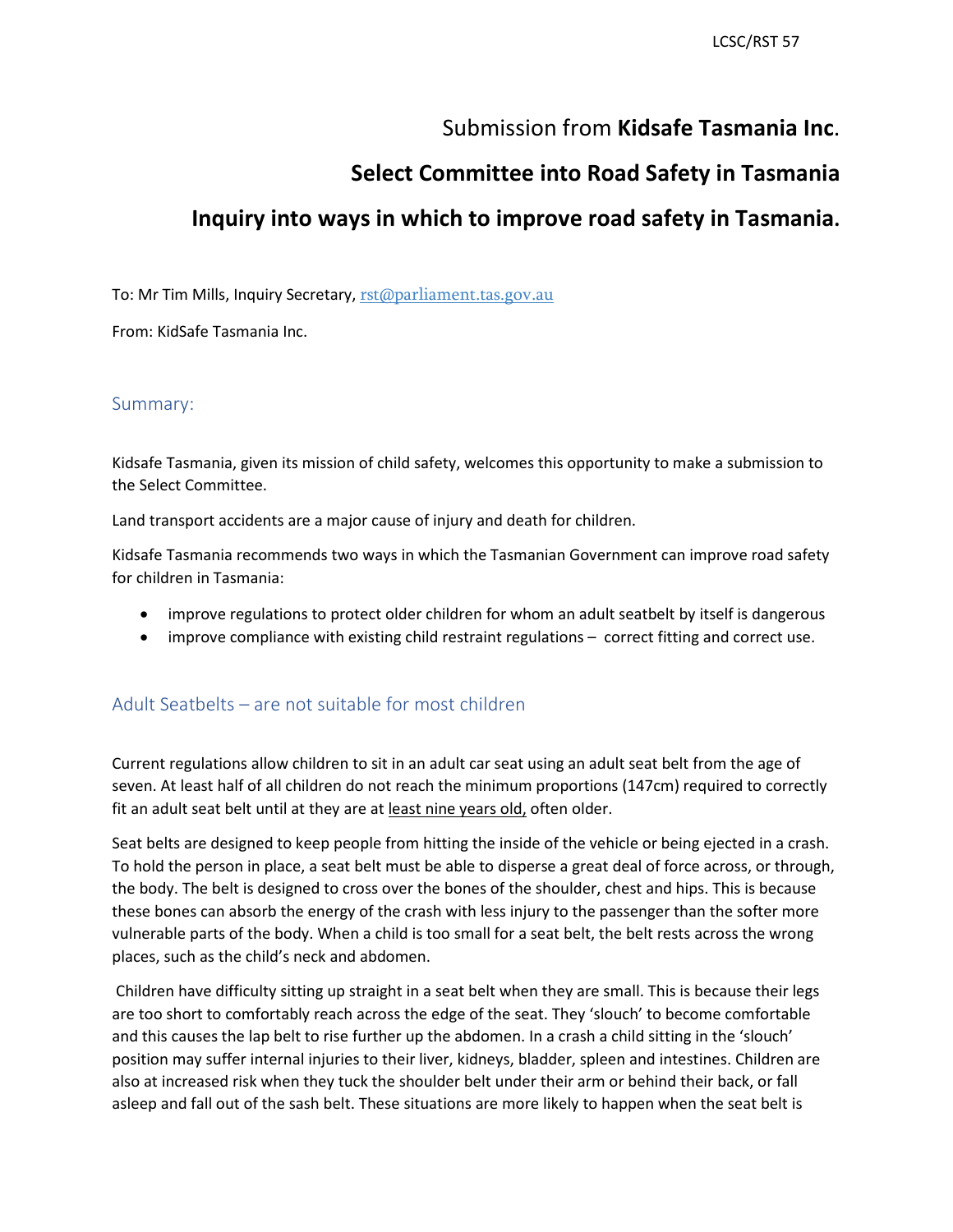fold in half – over the lap belt. Their spinal cords may be severely injured, and their internal organs injuries. Child transport experts have long been aware that appropriate boosters are required to provide sitting height of at least 74cm, standing height of at least 147cm and a weight of at least 37 kg. touching the child's neck or face. In a crash a child sitting in this way are likely to 'jackknife' forward – crushed and ruptured. Their heads are likely to hit the inside of the vehicle, causing head, brain or facial protection for children until they are the correct proportion to fit adult seat belts. Research conducted nearly thirty years ago<sup>1</sup> showed that a child who can use a three-point belt alone is a child who has a

 structure placed on top of a normal car seat. The booster positions the child and guides the seat belt restrained only by the car seat belt. The booster raises the child higher in the car seat, so that the car's positioned correctly across the top of the legs. This means that during a crash the forces are directed For children below this size, a Belt Positioning Booster is necessary. This is a rigid, fabric covered across the child's thighs and hips to provide a better fit than if the child was seated on the seat diagonal safety belt fits properly across the child's shoulder and breastbone, and the lap belt is through the solid bony parts of the child's anatomy.

 *6.60, P < 0.001)] as suboptimally restrained children to suffer an abdominal injury*"[2](#page-1-1) . A study by surgeons in the USA demonstrated the significant difference in the risks of injury when the right restraint is used properly: "*After adjusting for age and seating position (front vs. rear), optimally restrained children were more than 3 times less likely [odds ratio 3.51 (95% confidence interval, 1.87–* 

 Other places, for example, the United Kingdom, Germany and some Canadian provinces, require the use of booster seats for children who are too small for adult seat belts – a restriction based on size, not on age.

Tasmania can make an important contribution to road safety by updating its child restraint requirements.

### Correct fitting and correct use is very important

Sound regulations are not enough, of course.

**.** 

 In the last five years, Kidsafe Tasmania, supported by grants from the Department of State Growth, conducted several hundred checks of child restraints around Tasmania by meeting parents at, for example, Family Day-Care Centres. and found 80-90% needed some form of adjustment or other changes. All of these faults could result in failure of the child restraint to perform properly in an accident.

<span id="page-1-0"></span><sup>&</sup>lt;sup>1</sup> Santis Klinich K, Pritz HB, Beebe MS, Welty KE. [Proc. Stapp Car Crash Conf.](https://www.safetylit.org/week/journalpage.php?jid=7148) 1994; 38: 245-264

<span id="page-1-1"></span><sup>&</sup>lt;sup>2</sup> Nance, M. L., Lutz, N., Arbogast, K. B., Cornejo, R. A., Kallan, M. J., Winston, F. K., & Durbin, D. R. (2004). Optimal restraint reduces the risk of abdominal injury in children involved in motor vehicle crashes. *Annals of surgery*, *239*(1), 127–131. <https://doi.org/10.1097/01.sla.0000103068.51037.20>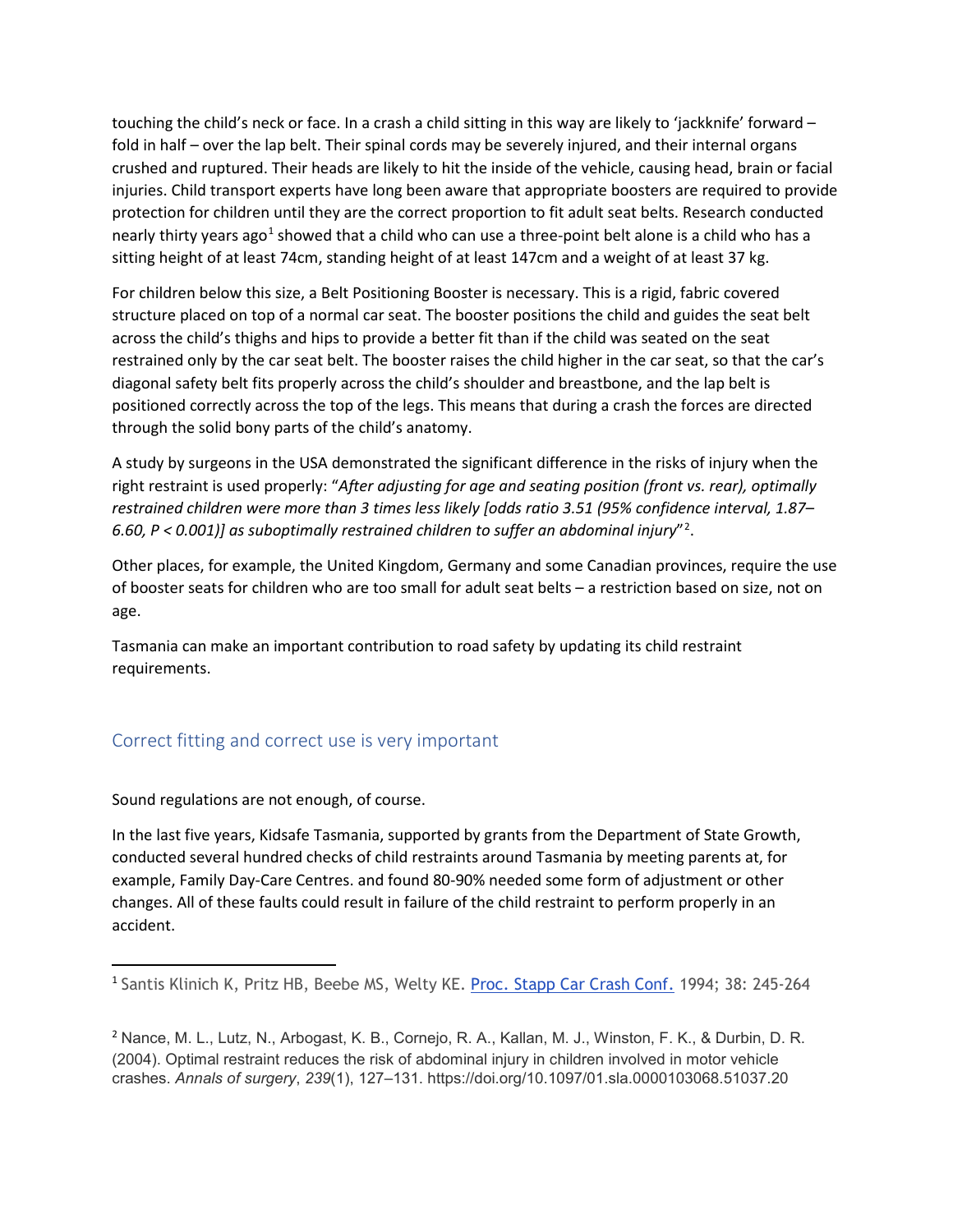In 2020 Kidsafe Tasmania received funding from the Road Safety Council of \$50000 a year for 5 years to run education, demonstration, and free child restraint checks across Tasmania. We also will produce resources to support key messages for parents, grandparent, carers and stakeholders to help educate our community.

 The more we do of this, the more it is clear that much more effort is needed. There is an increasing demand for us to respond to a culturally and linguistically diverse community, to the particular needs of the Aboriginal community and to requests from the community for support for children with disabilities.

Our concerns remain and we continue to advise parents on the use of booster seat and encourage them to use them beyond the legal requirement.

 increase in the demand for, and supply of, booster seat products. This will enable companies to invest in developing a greater product range and a reduction in price. Seat belts and child 0 – 4-year car restraints are now accepted as a normal part of life by most Australians, Booster seats are, however, substantially less commonly used. A New Zealand study <sup>3</sup> showed that 60 percent of children who required a booster . A direct effect of education and regulation – coupled with distribution or incentive programs is an seat were found not to be using one. Research suggests that the main way to increase booster seat use is through education and regulation – coupled with distribution or incentive programs, especially for families experiencing medium to high levels of deprivation<sup>[4](#page-2-1)</sup>.

 We often hear excuses such as the child was "too big" for a car seat "Don't own one" "Not enough room in the car". There has been extensive research in this area, showing that factors such as the cost, child between parental income, the age and make of the car and the likelihood children would be using a acceptance, parental misinformation and uncertainty about when to move their child into an adult seat belt affect the use of booster seats. Some studies identified an inverse relationship between the likelihood children would use a booster seat and the number of children in the car. Associations booster seat have also been observed. Lower income families, in older model cars, were found to be less likely to use booster seats.  $5$ 

A comprehensive education plan that incorporates risk communication and maximum parental participation is likely to achieve improved results for Tasmanian families. This should include four essential components:

l

<span id="page-2-1"></span><sup>4</sup>Ehiri JE, Ejere HO, Hazen AE, Emusu D, King WD, Osberg SJ. Interventions to increase children's booster seat use: a review. Am J Prev Med. 2006 Aug;31(2):185-92. doi: 10.1016/j.amepre.2006.03.020. Epub 2006 Jun 12. PMID: 16829337.

<span id="page-2-2"></span>5 Alexandra Hall, Catherine Ho, Lisa Keay, Kirsten McCaffery, Kate Hunter, Judith L. Charlton, Andrew Hayen, Lynne Bilston, Julie Brown (2018) *Barriers to correct child restraint use: A qualitative study of child restraint users and their needs,* Safety Science

<span id="page-2-0"></span> $^3$  Cameron, Leanne, Segedin, Elizabeth, Nuthall, Gabrielle and Thompson, John, "Safe restraint of the child passenger" *Journal of paediatrics and child health*, 2006, 42: 752-757